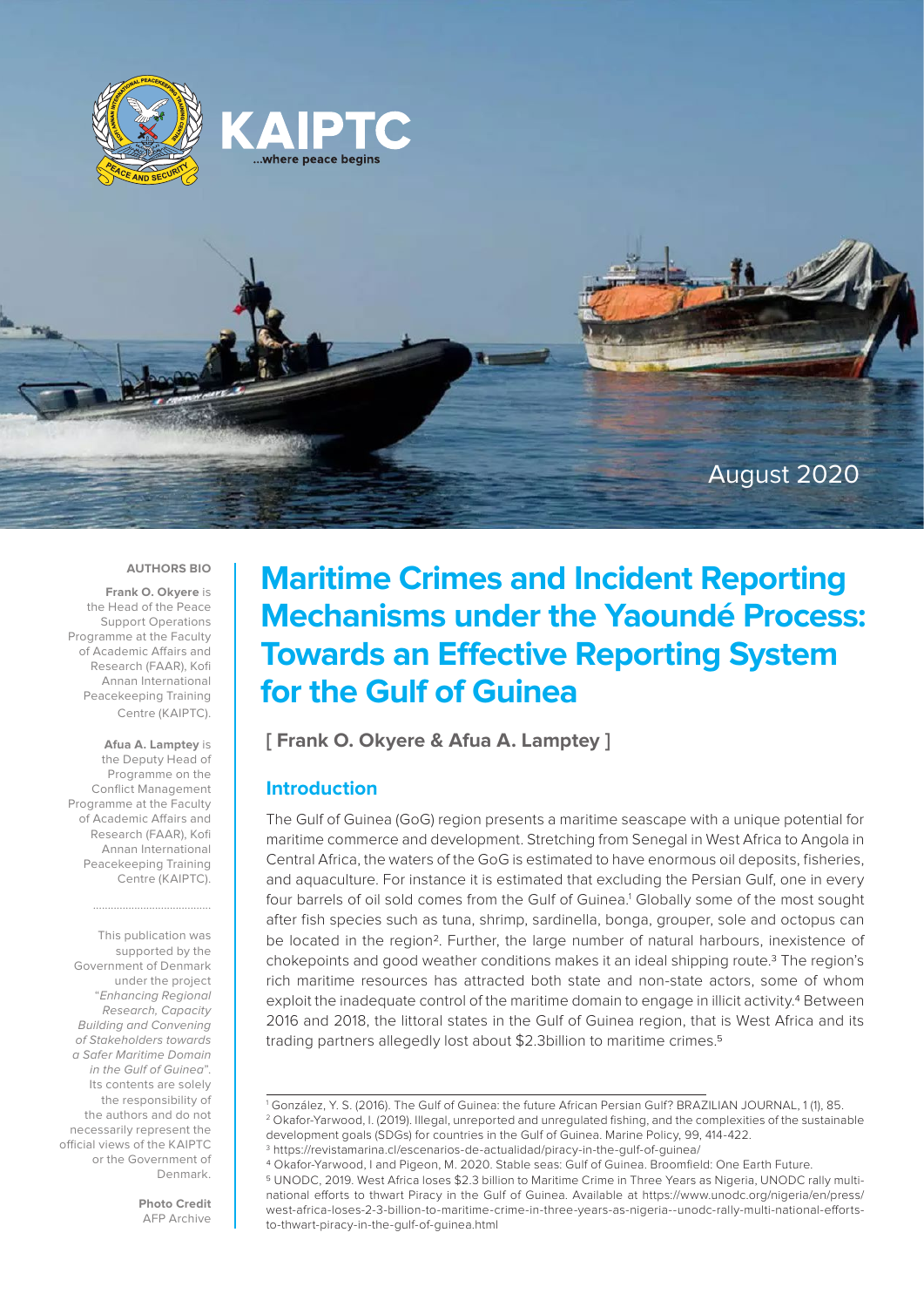The International Chamber of Commerce's (ICC) International Maritime Bureau (IMB) third quarter report of 2019, indicates that the Gulf of Guinea remains a high risk area for piracy and armed robbery.<sup>6</sup> Available statistics show that the GoG, particularly the maritime domain off Nigeria continues to be the world's most dangerous waters for ships and crew. The region accounts for 86% of crew taken hostage and nearly 82% of kidnappings globally.7 Although maritime incidents are slowing down, the GoG nonetheless continues to be a concern for piracy and armed robbery-related activities with kidnapping of crew members increasing in both scale and frequency.8 West Africa is one of the main spots for illegal, unreported and unregulated (IUU) fishing in the world, with almost 40 per cent of the fish caught illegally.9 This illegal activity at sea costs West African governments an estimated \$1.5 billion annually.10

Yet statistics on maritime criminality in the region is haphazard and perceived highly conservative. The director of the ICC IMB has rightly emphasized the importance of reporting actual, attempted and suspected incidents to ensure an accurate picture of attacks so that action is taken against criminality before it escalates. Nonetheless, underreporting, late reporting and unreported incidents are common and remain a challenge in the region. In ensuring a safer maritime domain, the UNSC passed resolutions 2018 (2011) and 2009 (2012) to support countries bordering the Gulf of Guinea. Both the United Nations Office on Drugs and Crime (UNODC) and International Maritime Organisation (IMO) have also sought to guide countries by providing some benchmarks for maritime security in the GoG region. For instance the IMO since 2017 has published its strategy for implementing sustainable maritime security measures in West and Central Africa, which encourages states to report maritime crime incidents. At the regional level, the African Union's Africa's Integrated Maritime Strategy 2050 (AIMS 2050) outlines a strategic objective of preventing hostile and criminal acts at sea and coordinating or harmonizing the prosecution of offenders.<sup>11</sup> Further the ECOWAS and ECCAS together with the GGC met in Yaoundé in June 2013 to discuss the strengthening of maritime safety and security in the region. Three distinct documents emerged from this process – the Declaration, Code of Conduct and MOU.12 The MOU also birthed three coordinating structures

#### – the ICC13, CRESMAC14 and CRESMAO.15

Within the GOG, the issue of under-reporting, which is estimated to be around 60 to 70%<sup>16</sup> distorts the maritime criminality picture as it ultimately results in a lack of data and coordination. Several challenges emerge when it comes to the practicalities of reporting. Some of these revolve around the procedures for reporting and the structures for disseminating information. Further, under-reporting is engendered by undefined borders, legal discords, dispute mechanisms, unaccountable shipping companies, lack of capabilities, coordination and a general confusion of how to apply the regional declarations and international norms to national regulations.

This paper examines the maritime incident reporting practices and mechanisms in the Gulf of Guinea, utilizing selected countries as a case study. The scope of the paper covers four countries namely – Benin, Nigeria, Gabon and Cameroon, all of which fall within the Multinational Maritime Coordination Centres (MMCC) Zones D and E, which are among the fully operational zones in the region. Through interviews with a cross-section of maritime actors in the four countries, the paper presents an analysis of the current status of implementation of the provisions on incident reporting as captured in the Code of Conduct concerning the repression of piracy, armed robbery against ships, and illicit maritime activity in West and Central Africa, otherwise referred to as the Yaoundé Code of Conduct (YCC). The paper is structured in five sections. After the introduction, a synopsis of maritime crimes in the Gulf of Guinea is discussed, followed by a discussion on the broad framework for implementing the code. The final sections present the prospects and challenges in maritime crime reporting systems in the selected countries, and recommendations for improving incident reporting standards.

# **Overview of Maritime Crimes in the Gulf of Guinea: Insights from Four Countries**

The GoG region is a 6,000 kilometers coastline stretching from Senegal in West Africa to Angola in Central Africa. The region is endowed with a vast wealth of minerals, hydrocarbons, and varied species of marine and fisheries resources. The waters of the GoG also serves as a

https://www.icc-ccs.org/index.php/1282-maritime-piracy-incidentsdown-in-q3-yet-gulf-of-guinea-remains-a-hot-spot

<sup>7</sup> ibid

<sup>8</sup> ibid

<sup>9</sup> EJF (2012), Pirate Fishing Exposed: The Fight Against Illegal Fishing in West Africa and the EU. Available at https://ejfoundation.org/resources/ downloads/Pirate-Fishing-Exposed.pdf

<sup>10</sup> Anyimadu, A. (2013). Maritime Security in the Gulf of Guinea: Lessons Learned from the Indian Ocean. London: Chatham House.

<sup>11</sup> AU, 2012:12

<sup>&</sup>lt;sup>12</sup> The declaration of the heads of state and the Government of Central

and West Africa on Maritime Safety and Security in their Common Maritime Domain; the Code of Conduct concerning the repression of piracy, armed robbery against ships and illicit maritime activity in West and Central Africa; and the Memorandum of Understanding on Maritime safety and security in Central and West Africa.

<sup>&</sup>lt;sup>13</sup> Interregional Coordination Centre

<sup>14</sup> Centre Régional de Sécurité Maritime de l'Afrique Centrale / Regional Centre of Maritime Security in Central Africa

<sup>15</sup> Centre Régional de Sécurité Maritime de l'Afrique de l'Ouest/ Regional Centre for Maritime Security in West Africa.

<sup>16</sup> IMO, 2017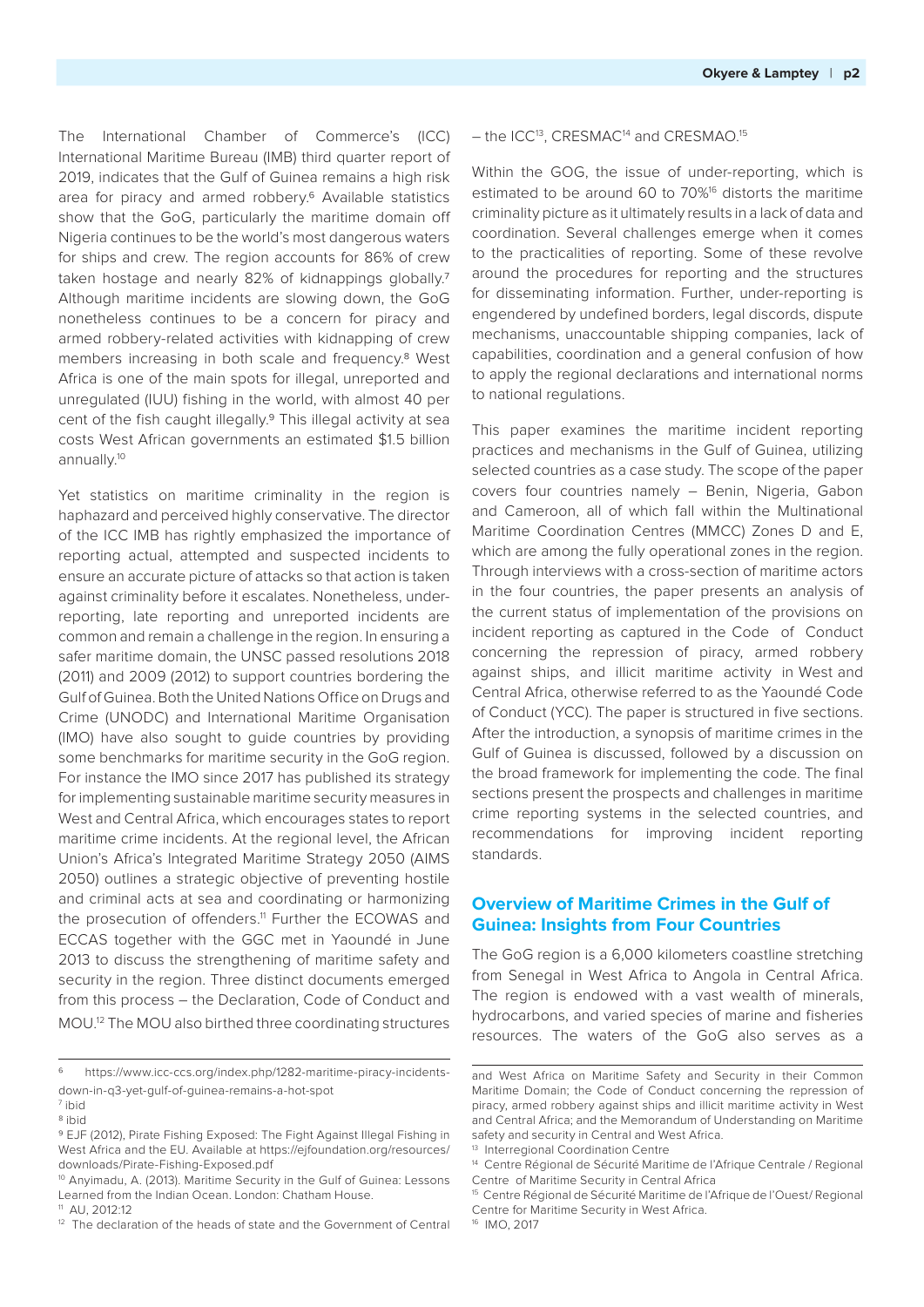critical route for international commerce, and a shipping chokepoint. Thus the GoG region is an important source of livelihoods and development of countries across the region. Conversely, the GoG region has become a hotspot for criminal activity at sea. Coastal regions from Senegal to Angola experience a wide array of maritime threats including but not limited to piracy, armed robbery attacks, IUU fishing, oil bunkering, human trafficking and marine pollution. The International Chamber of Commerce's IMB Piracy Reporting Centre reported that 73% of all kidnappings at sea, and 92% of hostage-takings took place in the Gulf of Guinea in the first half of 2019.<sup>17</sup> These crimes occurred off the coasts of Benin, Cameroon, Guinea, Nigeria and Togo, all straddling west and central Africa. Two countries in West Africa – Benin and Nigeria and two in Central Africa- Gabon and Cameroon present varying seascapes of maritime crimes in the GoG, but with striking commonalities in the nature of these crimes.

| Country                        | <b>Nigeria</b>                              | Cameroon                                 | <b>Benin</b>                                | Gabon                   |
|--------------------------------|---------------------------------------------|------------------------------------------|---------------------------------------------|-------------------------|
| Dominant<br>maritime<br>crimes | Piracy<br>and<br>armed<br>robbery<br>at sea | Piracy and<br>armed<br>robbery at<br>sea | <b>IUU</b><br>fishing                       | <b>IUU fishing</b>      |
|                                | Oil<br>bunkering<br>(theft)                 | Marine<br>pollution                      | Piracy<br>and<br>armed<br>robbery<br>at sea | Oil<br>bunkering        |
|                                | Marine<br>pollution                         | <b>IUU</b><br>Fishing                    | Crude oil<br>theft                          | Trafficking             |
|                                |                                             | Illegal<br>migration                     | Illegal<br>migration                        | Piracy and<br>hijacking |
|                                | <b>IUU</b><br>Fishing                       | Stowaways                                |                                             | Marine<br>pollution     |
|                                |                                             | Smuggling<br>of arms                     |                                             | Illegal<br>migration    |
|                                |                                             | Dumping<br>of toxic<br>waste             |                                             | Stowaways               |

Table 1: Common Maritime Crimes<sup>18</sup>

In the Gulf of Guinea, Nigeria is said to be the hotspot for maritime crimes, accounting for over 60 percent of all actual and attempted piracy and armed robbery attacks in the region<sup>19</sup> Boasting of a large maritime expanse, weak maritime law enforcement, and a seemingly boundless

 stock of hydrocarbons, 'petro-piracy', arguably the most common and worrying maritime crime in the country, has flourished and expanded to the littoral states in the region. Nigeria alone generates more than 70 per cent of the seaborne trade in West Africa and the Gulf of Guinea. The Calabar River of Nigeria, which shares a maritime boundary with Cameroon, is touted as a hotbed of maritime incidents where boats are forced to pay transit taxes on their way in or out of the zone, under threat of attack.<sup>20</sup> Abduction of passengers and crew on-board is a central part of the modus operandi of the groups racketeering vessels in transit. However, the dynamics and manifestations of these crimes in the region are far more complex. In general, piracy and armed robbery at sea remain the most reported maritime crime in the Gulf of Guinea even though it is difficult to conclude whether it is also the most common criminal activity at sea due to the problem of under-reporting. Figure 2 below presents a snapshot of the spread of piracy and armed robbery attacks recorded in the Gulf of Guinea from 2015 to 2019.



#### **Figure 1: Distribution of Actual and Attempted Attacks in the Gulf of Guinea, 2015-2019**

Adapted from IMB Piracy and Armed Robbery against Ships Annual Reports, 2015-2019

In West Africa, Benin and Nigeria, both belonging to the Multinational Maritime Coordination Centre (MMCC) Zone E headquartered in Benin have collaborated at several levels in the past particularly during Operation Prosperity from 2011 to 2013 at the height of the piracy crisis in their mutual waters which saw a marked decline in piracy threats. Operation Prosperity was a collaboration between the navies of Nigeria and Benin to ensure a secure maritime environment and strengthen their close security cooperation by maintaining maritime domain awareness. In this collaborative arrangement, the Nigerian navy provided

<sup>17</sup> International Chamber of Commerce. (2019, July 8). Seas off West Africa world's worst for pirate attacks, IMB reports. Retrieved from International Chamber of Commerce: https://iccwbo.org/media-wall/news-speeches/ seas-off-west-africa-worlds-worst-pirate-attacks-imb-reports/

<sup>&</sup>lt;sup>18</sup> Based on interviews and maritime crime reports collated between 2017 and 2019.

<sup>19</sup> ICC IMB Piracy and Armed Robbery Against Ships – 2019 Annual Report

<sup>&</sup>lt;sup>20</sup> Presentation by Head of Zone D, Multinational Coordination Center, International Forum on the status of implementation of the YCC, 4 December 2019.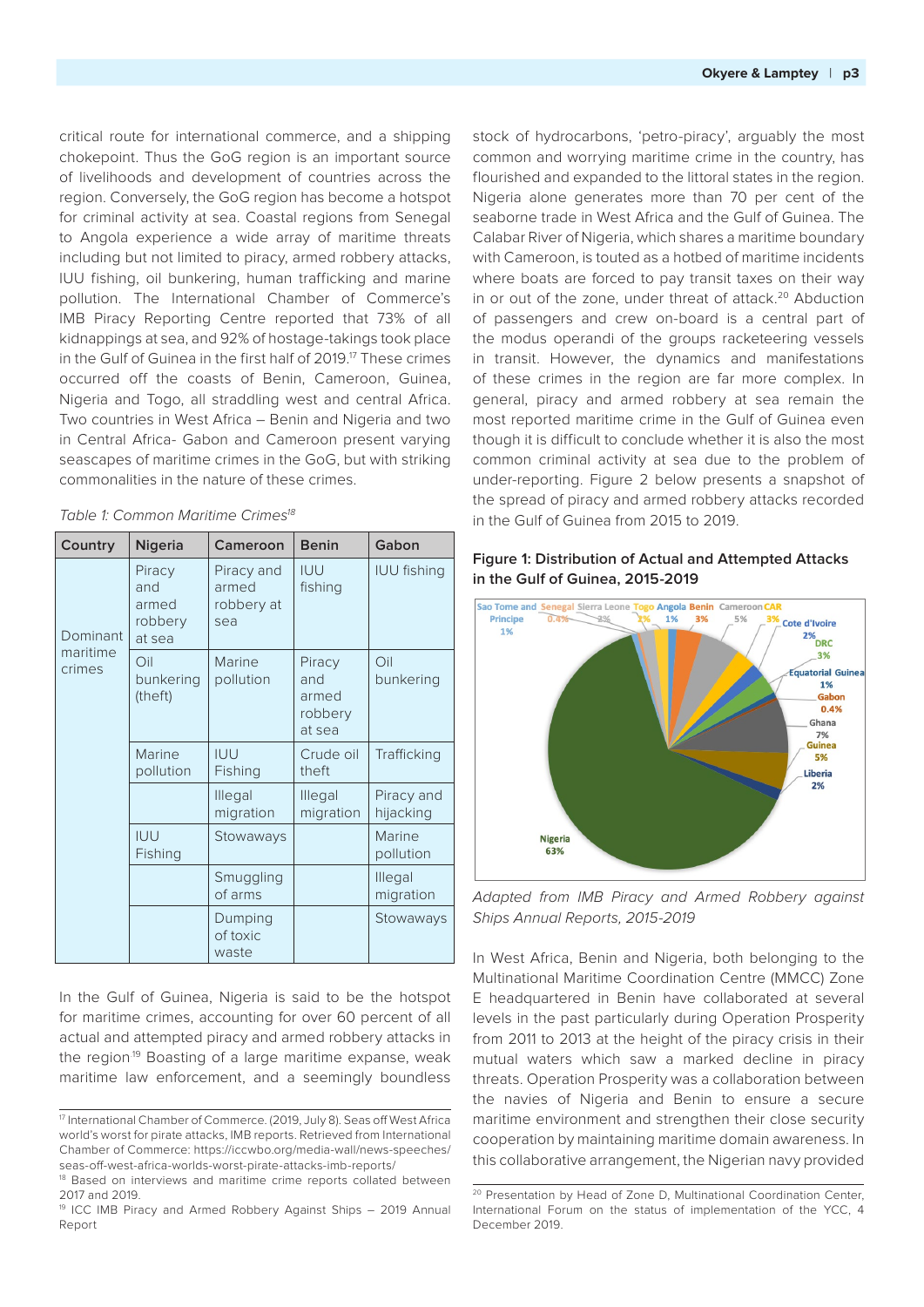the vessels and most of the logistics and human resources for the operation, while the Benin navy opened it waters for Nigerian naval vessels to patrol. Benin also hosted the Operation Prosperity headquarters in Cotonou.21

Further, though the IMO in its annual report for 2019, reported a 14% downward trend in the levels of piracy globally, from 223 in 2018 to 193 in 2019, West Africa recorded the highest incidents – 67 out of the global records of 193. Similarly, while the figures in West Africa were also down from 81 incidents in 2018, the number of incidents involving kidnapping and missing crew increased from 11 in 2018 to 20 in 2019. In all 151 crew were reported kidnapped or missing. Additionally, crude oil theft and artisanal oil refining are rife, particularly in Nigeria.<sup>22</sup> Benin's waters are principally rich in biodiversity as the country is positioned in a wildlife corridor frequented by migrating tuna and humpback whales. Benin also hosts the UNESCO-listed Mono Biosphere Reserve, home to nearly 2 million people in Benin and Togo and consisting of mangroves and lagoons critical to fish nurseries.<sup>23</sup> The country produces 70,000 tonnes of fish per year and imports 160,000 tonnes.<sup>24</sup> This makes IUU fishing a critical area of concern in Benin as there are several incursions from foreign industrial vessels. The marine police has a traditional agreement with the fishermen to report or inform of suspicious activity at sea. The country also has an aqua culture system that allows for more fish to be bred to complement the catch at sea. Further, the MMC coordinates with the fisheries department to collect information on all the fishing vessels to make sure they have the required license to fish in the waters. Patrol ships and the US provide radars of long range of up to 50m which allows surveillance on all fishing vessels on the waters. Some of the threats experienced at the port includes stowaways<sup>25</sup>, theft on ships moored at the port and illegal entry.

In Central Africa, Cameroon and Gabon, both in maritime zone D, face varying maritime threats including piracy, oil bunkering, armed robbery against ships, IUU fishing stowaways, smuggling (migrants, trafficking of humans,

narcotics, small arms) and dumping of toxic waste. Further, an on-going insurgency in the south-western and north-western parts of Cameroon has led to insurgents smuggling arms across the creeks in Cameroon. The country's proximity to Nigeria also makes it prone to pirate attacks as pirates with fast boats launch attacks with sophisticated weapons and also engage in hijacking for ransom<sup>26</sup>. Both countries have a huge production base of oil and as such oil theft is rife in both countries. Further, Cameroon is at the crossroads of the Gulf of Guinea in terms of the activities that percolate around the area such as oil, fisheries and merchandise. The Doula port is the gateway for land locked countries such as Chad and CAR. Further there is a pipeline flowing from Chad to Cameroon and another agreement in the offing with Niger to transport its oil through Kribi Terminal. All these have implications for heightened criminal activity.

In June 2017, at the United Nations Ocean Conference in NYC, Gabon<sup>27</sup> declared the creation of nine new national marine parks and 11 new aquatic reserves<sup>28</sup>, this falls in line with the UN's Sustainable Development Goal 14: Conserve and sustainably use the oceans, seas, and marine resources for sustainable development. A year after this declaration, 3 fishing vessels were arrested in Gabon. Assisted by the marine conservation Sea Shepherd (which assists governments in combating illegal fishing), two trawlers<sup>29</sup> were arrested in the northern waters of Gabon as they crossed the border from neighbouring Equatorial Guinea to fish in marine reserves protected under Gabonese law. The third foreign vessel was arrested for fishing without a licence near the Congolese border.<sup>30</sup> Despite these arrests, IUU fishing continues to be a critical threat to the fish stocks in the country. IUU fishing undermines efforts to conserve and manage fish stocks, and greatly disadvantages those fishers that follow the laws and fishing guidelines. Complicated systems of transboundaries in the Gulf of Guinea, coupled with the fact that operational resources of many regional Coastal States are already stretched thin, is why IUU fishing is so prevalent in waters off Africa's west coast.<sup>31</sup> The maritime boundary between the Republic of Congo and Gabon is also said to be an emerging zone of maritime insecurity in Central Africa, where several cases of tankers taken hostage have been diverted in recent times.

Though a lot is being done by the respective governments to reduce maritime criminality, experiences from the

<sup>21</sup> Osei-Tutu, J. A. (2013). Lowering the Anchor on Maritime Insecurity along the Gulf of Guinea: Lessons from Operation Prosperity.

<sup>&</sup>lt;sup>22</sup> Interviews with the National Oil Spill Detection and Response Agency – NOSDRA- in Nigeria indicates an alarming increase and spread in illegal crude oil refining in Nigeria particularly in the River and Delta states with a huge environmental toll. Abuja, July, 2019.

<sup>23</sup> Available at: https://www.seashepherdglobal.org/latest-news/beninpartnership/#:~:text=Monday%2C%20May%2027%2C%202019.%20 In%20a%20joint%20operation,stop%20poaching%20activity%20in%20 the%20waters%20of%20Benin.

<sup>&</sup>lt;sup>24</sup> Interview with fisheries department, 1 October, 2019, Cotonou, Benin 25 On Monday 30th September, 2019, 4 stowaways were intercepted on board a vessel from Nigeria hiding behind the ships rudder. They were first reported to the navy at anchorage then the marine police took over and arrested them processing them for prosecution etc.

<sup>&</sup>lt;sup>26</sup> Interview with Cameroun Navy Official, July, 2019, Doula, Cameroun.

<sup>&</sup>lt;sup>27</sup> Gabon has 880km of coastline with a maritime area of 213, 000 km2.

<sup>28</sup> See:https://oceanconference.un.org/coa/BlueEconomy

<sup>29</sup> These were the F/V Jin Li 961 and F/V Jin Li 962

<sup>30</sup> See: https://businessandmaritimewestafrica.com/gabon-three-illegalfishing-vessels-arrested/

<sup>31</sup> See: https://www.seashepherdglobal.org/our-campaigns/operationalbacore/learn-more/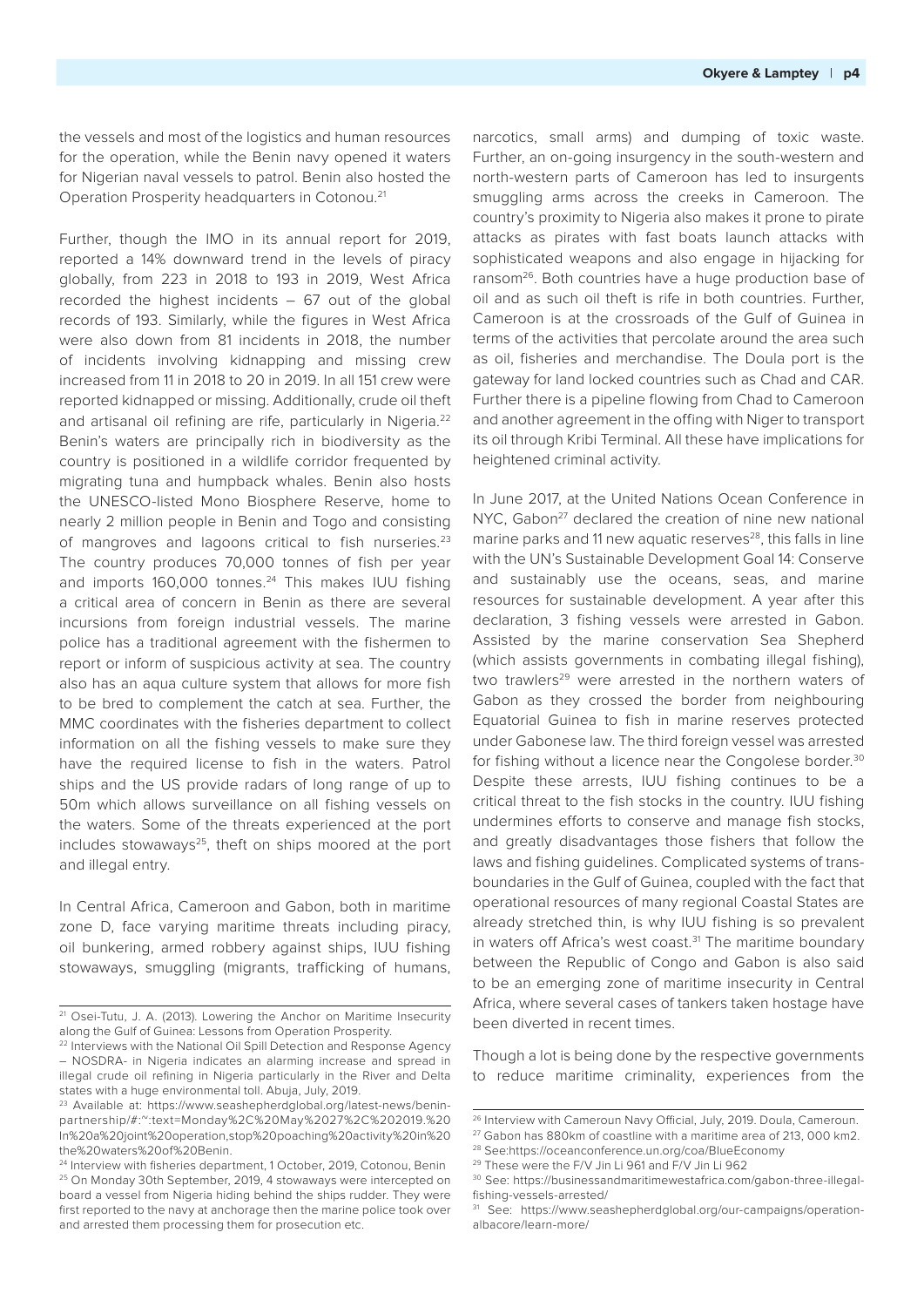countries visited indicates a general lack of resources and or adequate capacity to police the waters. The IMB has commended the Nigerian Navy for actively responding to reported incidents by dispatching patrol boats. But there are serious concerns that many incidents and attacks go unreported, hampering efforts to respond swiftly.

### **Operationalizing the Yaoundé Code of Conduct**

Adopted in Yaoundé, Cameroon on 25 June, 2013 the YCC brings together signatory states from West and Central Africa with an objective to cooperate fully in the suppression of transnational organized crime in the maritime domain, including piracy, IUU fishing, and other illegal activities. The Code of Conduct is supplemented by the Declaration of the Heads of State and Government of Central and West African States on Maritime Safety and Security in their Common Maritime Domain; a Memorandum of Understanding among the ECCAS, ECOWAS and GGC on Maritime Safety and Security in Central and West Africa; and the Additional MoU, creating a substantial normative framework that enables member states to dedicate efforts towards tackling maritime crimes through different measures and actions. The Yaoundé process enabled an inter-regional cooperation platform for West and Central Africa to be developed with the view to improving regional maritime safety and security. The Yaoundé documents in themselves are evidence of the political will for engagement between Gulf of Guinea States in the fight against maritime crime.

The adoption of the YCC addresses a critical leadership lacunae in the governance of the Gulf of Guinea's maritime domain. The volatile situation prior to the Yaoundé conference did in fact mobilize Heads of States to take actions in the promotion of maritime security, and being led by ECOWAS, ECCAS and the GGC, the paramountcy of cooperation culminated in the creation of CRESMAC, CRESMAO and the ICC, three new regional centres for monitoring maritime safety. It is therefore evident that West and Central Africa prioritize cooperation, notably by codifying international norms to regulate maritime safety and to homogenize collaborative efforts. The implementation of the Yaoundé Code of Conduct is premised on information sharing and coordination, aided by a designated national contact point in each State, transnational and trans- regional maritime security coordination centres and the development of uniform reporting criteria to ensure accurate assessment of maritime threats.32

However, in view of the slow pace of implementation following the Yaoundé Summit, and the continuous surge in maritime crimes, one might question whether these dispositions were truly tailored to West and Central Africa, and whether the Code is effective in addressing the challenge of crime reporting in the region. In particular, certain aspects of the Code of Conduct have been slow to fully develop, such as Article 9 relating to embarked officers, or Article 11 dealing with the coordination and exchange of information.33 While the YCC is still in its embryonic stage of implementation, the slow pace of development of the foundational mechanisms for the smooth takeoff of the architecture remains a major hurdle. For instance, not all member states have designated national focal points in charge of maritime crime reporting. As at the end of 2019, none of the countries visited: Nigeria, Benin, Cameroon and Gabon had established a national focal point. This situation hampers effective communication between the maritime operations centres (MOCs) and the MMCCs. Incident reporting also tends to be haphazard as the uniform reporting criteria intended under Article 12 of the YCC has yet to be achieved. Contributing to this challenge is the lack of a central repository for recording maritime incidents, and ambiguity on which agency is responsible for developing the reporting criteria. While the Code of Conduct is not a binding document, and can thus not force any government to take proactive measures, a tacit agreement was made in Yaoundé, especially by denoting the national and regional response it received thereon after, which proves to what extent it has become an objective framework to fight maritime crime. A second assessment of the YCC, which has yet to be completed, will pave way for the YCC to be transformed into a binding instrument that will enable its structures to elicit compliance from member states towards the achievement of the stated goals.

## **Maritime Incident Reporting Systems in the Gulf of Guinea**

The YCC contains provisions on incident reporting which emphasize the development of a uniform reporting criteria in order to ensure that an accurate assessment of the threat of piracy and armed robbery in the West and Central Africa is developed taking into considerations the IMO recommendations. In this regard, signatories to the YCC are to support the various maritime centers to collect, collate and analyze information transmitted by the member states concerning piracy and armed robbery against ships. This also includes information on transnational organized criminal groups. Additionally, they are to prepare statistics and reports on the basis of the information gathered and analyzed and to disseminate them to the signatory states. Information on incidents and threats are envisaged to be

<sup>&</sup>lt;sup>32</sup> See Articles 7 to 12 of the Yaoundé Code of Conduct.

<sup>33</sup> Presentation by Cameroon Navy Officer, International Forum on the status of implementation of the YCC, 4 December 2019.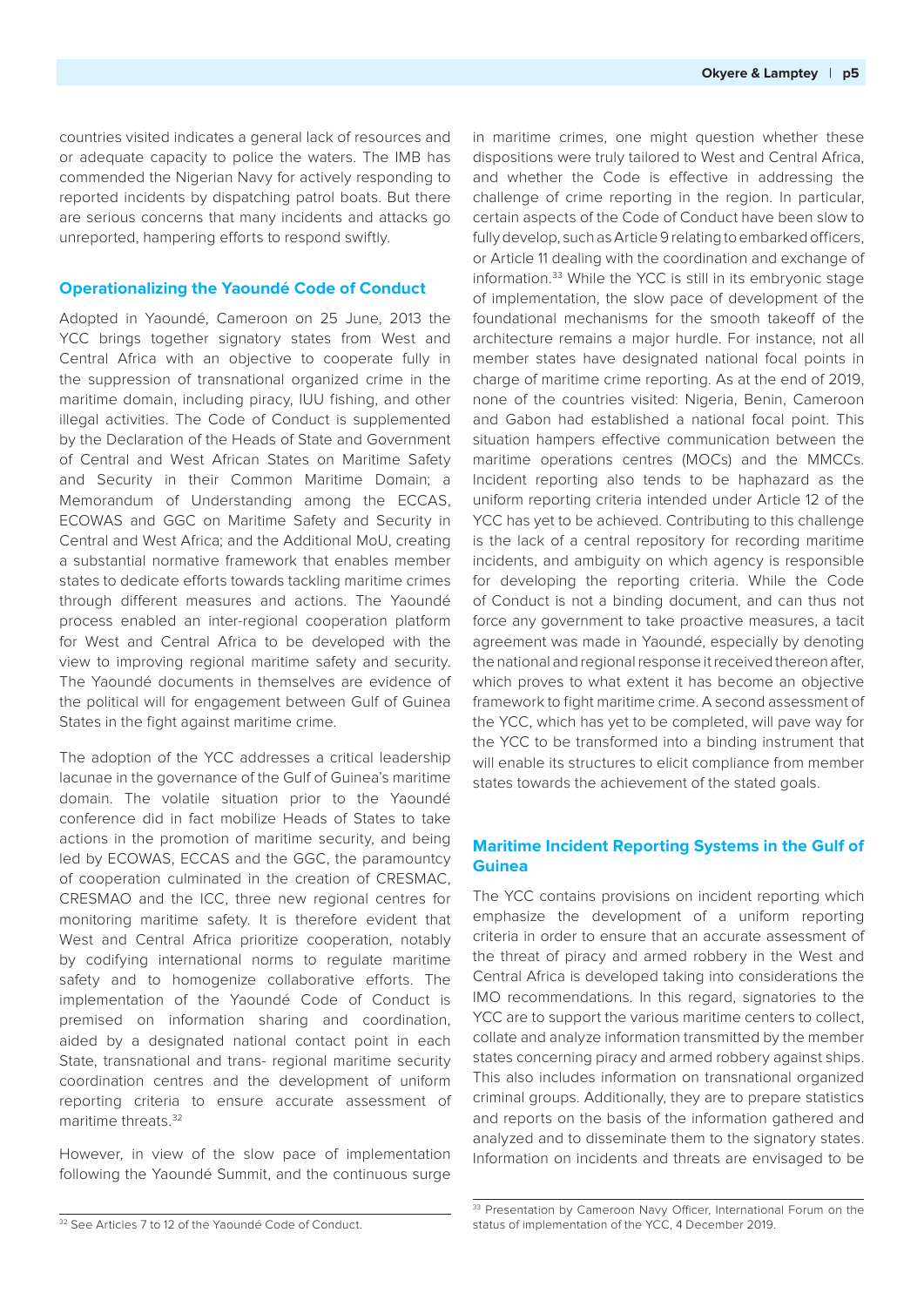shared both horizontally and vertically at different levels, with reporting lines flowing from and between national MOCs through multinational MMCCs to the regional level. However, with some reporting structures at the multinational and regional level either non-existent or partially functional, incident reporting, and consequently, information flow tends to be curtailed in some areas of the region.





From studies undertaken in the 4 targeted countries, it was observed that all the navies had some frameworks for incident reporting specific to their context. For instance the Benin Navy through it Maritime Operating Centre in Cotonou uses a template that allows it to capture incidents at sea and transmit them onwards to the MMCCs who then forward them to the regional coordinating centre in Abidjan – CRESMAO. The reporting framework gives a situational analysis of the incident encountered at sea. The MMC stationed in Benin also uses a similar template in its reports of incidents to CRESMAO weekly and also monthly. The reporting framework is designed per the incident reported. The situation is similar in Nigeria, Cameroun and Gabon with all 4 navies using an incident reporting template to record incidents at sea and then disseminating them through the relevant stakeholders. Among the other agencies and institutions there exists some reporting mechanisms (some do not have at all) but generally incident reporting is institution based and not always disseminated to other bodies for analysis and response.

It was observed that there is some lack of clarity regarding the reporting format and data gathering. Currently the IMO

Global Integrated Shipping Information System (GISIS), and the IMB collect actual and attempted illicit acts at sea through on-line databases and reports through the IMB Piracy reporting Centre (IMB PRC) and the Maritime Domain Awareness for Trade – Gulf of Guinea (MDAT-GoG) Voluntary Reporting Area (VRA). These mechanisms give the responsibility for reporting to ship owners, ship operators and shipmasters who are obliged to report committed crimes. This arrangement thus limits the involvement of states in the incident reporting process. However in 2017, a Maritime Safety Committee (MSC) circular was effective in giving coastal states the room to collaborate with the MDAT-GoG in the implementation of the YCC.<sup>34</sup> Whiles this has been somewhat effective. the national implementation remains to be seen. Understandably, the international character of both procedures might be an obstacle to national commitments and may also not align with the region's objectives. Thus a guideline or some set criteria for the incident reporting template would have been useful for stakeholders in the maritime security domain in the GoG.

34 IMO 2017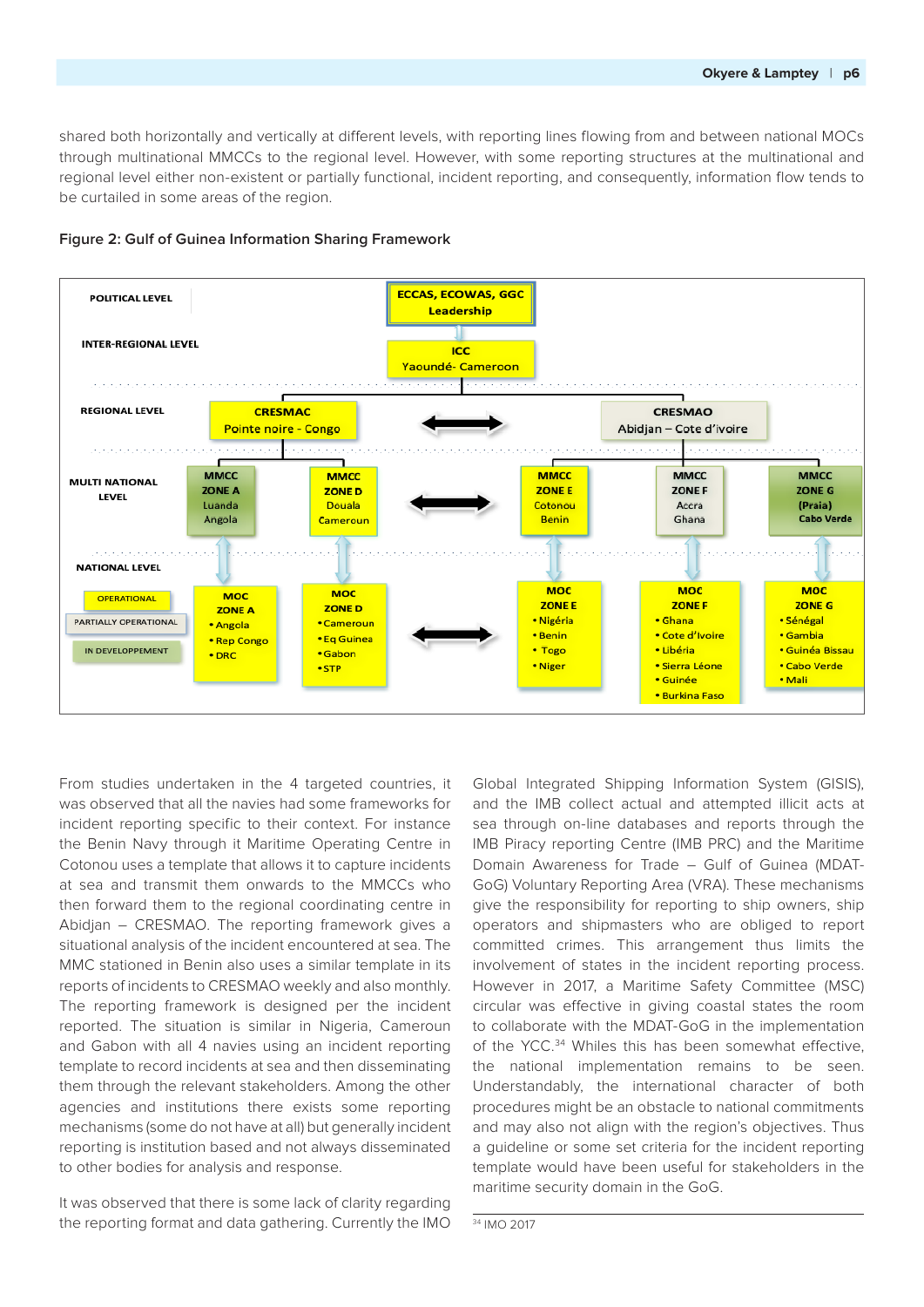There is also on-going development of the Yaoundé Architecture Regional Information Sharing (YARIS) which is being spearheaded by the European Union (EU) with support from the Government of Denmark. Envisaged as a multi-agency coordination platform, YARIS aims to support maritime operations in the GoG, thereby enabling all operation centres and organizations that are a part of the Yaoundé architecture to compile, analyze and exchange relevant information with each other in a standardized, efficient and effective manner.<sup>35</sup> Incorporated within the Gulf of Guinea Inter-regional Network (GoGIN) project, YARIS is expected to continue after the end of the project.

Following from above, not all incidents reported at sea are sent to the national or regional centres for data gathering, collation and analysis. Some ship owners prefer to still report first through the international systems they are already familiar with and the member states then have secondary information from these international actors. Though the states have their own surveillance systems, it is not based on real time activities and hence they are unable to take action at the moment of crisis. This often means that response to incidents at sea is delayed resulting in loss of life and or the perpetrators fleeing the crime scene. Gradually though, there is more awareness through more concerted and collaborative efforts to engage with the relevant actors.

Another issue is what to do with the incidents reported in terms of criminal prosecution. It must be noted that in the GoG region, the capacity for judicial response to maritime crimes is inadequate. To start with, only Nigeria and Togo have enacted laws on maritime piracy or crimes with other countries at varying levels of revision or formulation of new laws. Further magistrates and lawyers are also now gradually building capacities in maritime law and prosecution. This therefore presents a challenge in terms of maritime prosecution. For instance in Benin, there are currently no laws on maritime criminality and criminals are charged under the common law and if not suitable to the offence simply released.36

Many coastal states in the GoG region do not possess the capability to monitor the high seas, thus rendering them helpless. With criminal networks possessing more sophisticated boats, weapons and other logistics, and becoming more daring, illicit acts happening on the high seas have become prevalent. Thus states must either take responsibility of the high seas or enter into some arrangements with other collaborators with enough logistics to help. These include collaborating with private

shipping companies and other neighboring states who can report immediately.

# **Towards an Effective Reporting System: Challenges and Prospects**

In working towards an effective incident reporting system, states in the Yaoundé process must be willing commit to the process in ensuring maritime safety and security in the GoG. To this end, the study uncovered some bottlenecks which must necessarily be addressed to ensure the objectives of the YCC are met.

By way of structure, there is no central repository for reporting incidents in the region. This is the main contributory factor to the lack of accurate and easily accessible database of maritime incidents in the region. The lack of a repository makes it challenging to validate the historical trends with current dynamics in maritime incidents, making future projections difficult. The full establishment and operationalization of the YARIS will go a long way to addressing this challenge.

One key area of concern also gleaned from all four countries visited was the issue of mistrust in information sharing. Despite the political leadership and collaboration on maritime issues, this has become the single most critical ingredient hampering collaboration and information sharing in the region. It is also the most important component for any attempt at establishing common reporting standards. Member states are highly reluctant to share information amongst themselves. The challenge of information sharing also cuts across institutions within the same country, as well as agencies across country. At the inter-institutional level, rivalry has become the main impediment to sharing information. For instance, there appears to be a lack of cooperation between customs officers and drug enforcement officers in some jurisdictions, creating lapses in responding to maritime threats. Thus some states have constantly questioned the utility of sharing information with the MMCC and the regional maritime security centres. In the zone D, exchange of information or intelligence on the threat of piracy, particularly through the MCC was found to be particularly weak.

The lack of trust and mutual suspicions among member states was cited as the main challenge to information sharing. In this vein, it was revealed that member states are more inclined to share information with international maritime agencies such as the IMB and IMO than with partner agencies in neighboring states.<sup>37</sup> Likewise, commercial ships and vessels entering the GoG domain are less inclined to report incidents to national, zonal or

<sup>35</sup> https://www.gogin.eu/en/information-sharing/yaris-yaounde-

architecture-regional-information-sharing/

<sup>36</sup> Interview with Marine Police Commandant, Benin, 30 September 2019.

<sup>&</sup>lt;sup>37</sup> Interview with Director General, National Agency for the Prohibition of Trafficking in Persons, Abuja-Nigeria, 22 October 2019.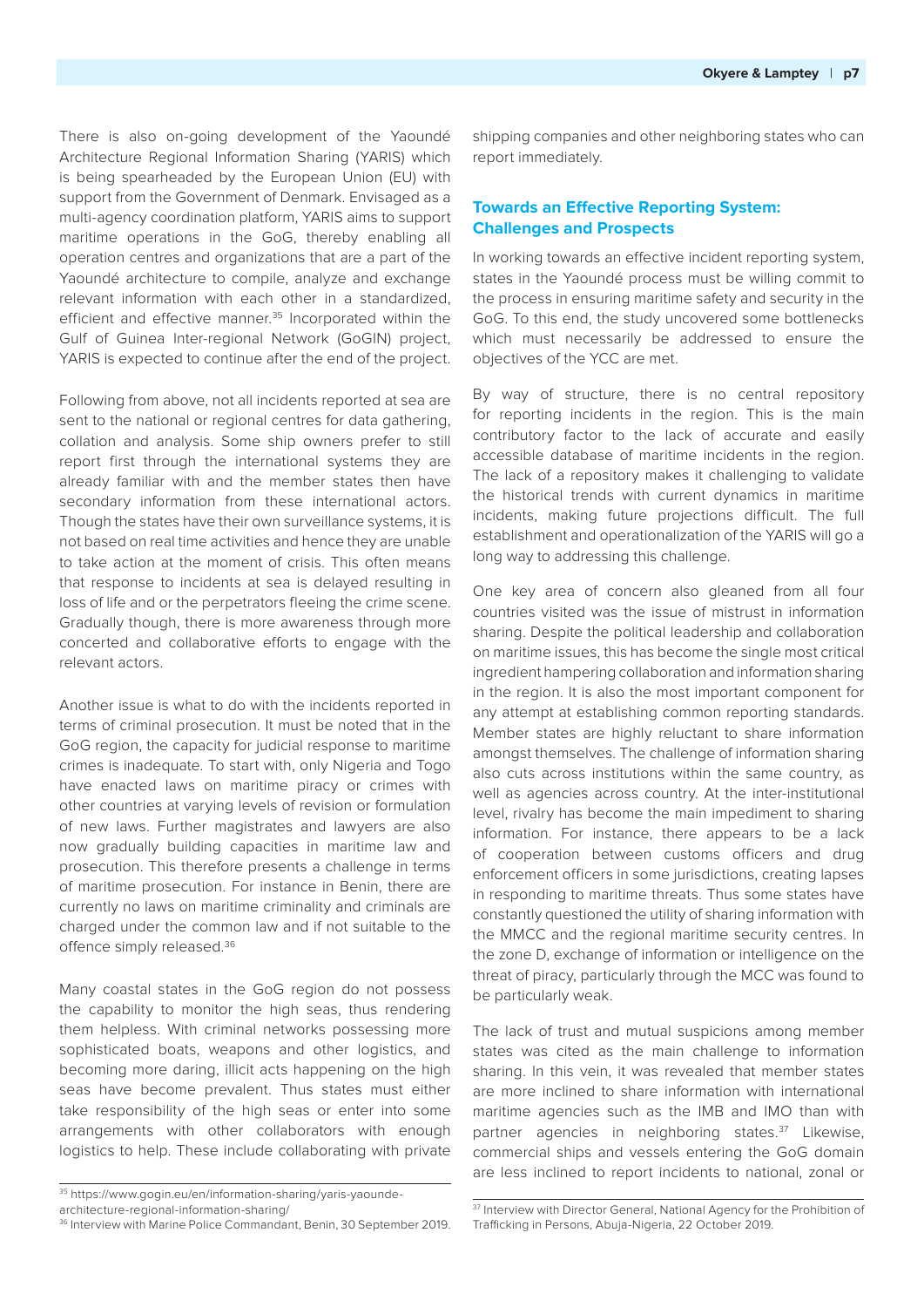regional maritime operational centres. Research findings suggests that nearly all the MOCs interviewed indicated that they readily share information but hardly receive information back.

The second impediment to information sharing is the lack of clarity on what protocols or SOPs to follow in disclosing sensitive information. In such cases, information protection becomes an easy recourse. Thirdly, information sharing depends on presence and capacity. Several of the institutions visited, which have mandates covering the maritime domain do not have own naval assets or embarked officers on navy or related vessels. Where state agents are present, the lack of equipment or resources to respond to, and report maritime incidents is an impediment to information sharing. In the long run, member states must be prepared and committed to stick to the tenets of their own mutually agreed framework on maritime security.

Another challenge observed was in the area of doctrinal differences. There is currently no parity in legal frameworks governing maritime incidents in the GoG. For instance, Nigeria has recently passed into law the Suppression of Piracy and other Maritime Offenses Act. Neighboring countries however do not have specific legal provisions to prosecute maritime crimes, often relying on common law. Maritime incidents or crimes do not carry the same penalties across country. Thus, there is a huge potential for threat migration based on the perception of which states have lax or less stiff penalty. Further, the differences in recognition of what constitutes maritime offense affects incident reporting at sea, as certain incidents may not be reported. With most GoG countries failing to enact appropriate legislation that criminalizes maritime offenses, it has become difficult to harmonize legislation and SOPs to bridge the gaps in incident reporting as prescribed in the YCC.

At the operational level, varying modes of functioning leads to different approaches to addressing maritime issues. For instance, some countries rely on the Navy, whereas others rely on Coast Guards to respond to similar incidents. Liberia and São Tomé and Príncipe have preferred the Coast Guards to the Navy in responding to maritime crimes. These varying operational standards reflect in doctrinal differences that make coordination problematic. Further, in Cameroon for example, there are currently no environmental agents on board Navy vessels to identify and respond to issues relating to environmental pollution. This means that incidents of an environmental nature are less likely to be reported as Navy officers and other embarked officials may not have the expertise to analyze environmental issues. In spite of the challenges posed by doctrinal differences, the study identified that

GOG member states are able to cooperate seamlessly with western counterparts at the institutional and state levels. Thus while varying doctrinal approaches to maritime security remains a challenge to incident reporting, a deeper analysis seem to suggest that mutual suspicion and mistrust are more evident.

Information sharing and common reporting standards is further hampered by the varying levels of appreciation of maritime security threats by member states as a result of different geostrategic interests and unequal maritime capabilities.38 For instance, landlocked countries in the GoG are said to have minimal interest in developing capability to deal with maritime crimes as it is not considered as a direct and immediate threat. To most of these countries, maritime crimes become an issue largely to the extent that it hinders their access to sea ports. Therefore the allocation of significant resources towards developing institutions and mechanisms to share information and report maritime incidents is not quite appealing. Nonetheless, capability and levels of state interest among coastal countries also varies, affecting the desire to create national focal points that will facilitate the timely sharing of information. With a non-binding Code of Conduct, little can be done to ensure compliance by member states in this regard. Further, the non-binding nature of the YCC makes reporting of incidents voluntary, which creates hesitancy on the part of member states to report recorded incidents. With varying interests in the maritime domain, it is practically difficult to police member states to report accurately and in a timely manner.

Finally, very few member states have established national focal points to facilitate coordinated and timely information flow among signatories of the YCC. Where these focal points exist, not all possess the capability to receive and respond to alerts and requests for information as provided for in the YCC. Key impediment to establishing Focal Points is the inability of many states to adopt appropriate maritime security strategies, or establish a national maritime security committee.

## **Conclusion**

International cooperation is one of the best responses to transnational maritime crime in the GoG waters in general. And the Yaoundé architecture is an initiative for collective response to maritime insecurity in the Gulf of Guinea, which constitutes a serious socio-cultural threat for African countries. The Yaoundé process, with its flagship YCC, is an important mechanism to promote coordination of maritime threat response in the GoG. This multilateral arrangement offers a suitable framework for

<sup>&</sup>lt;sup>38</sup> Interview with a senior Nigerian Navy officer, Abuja, 18 October 2019.